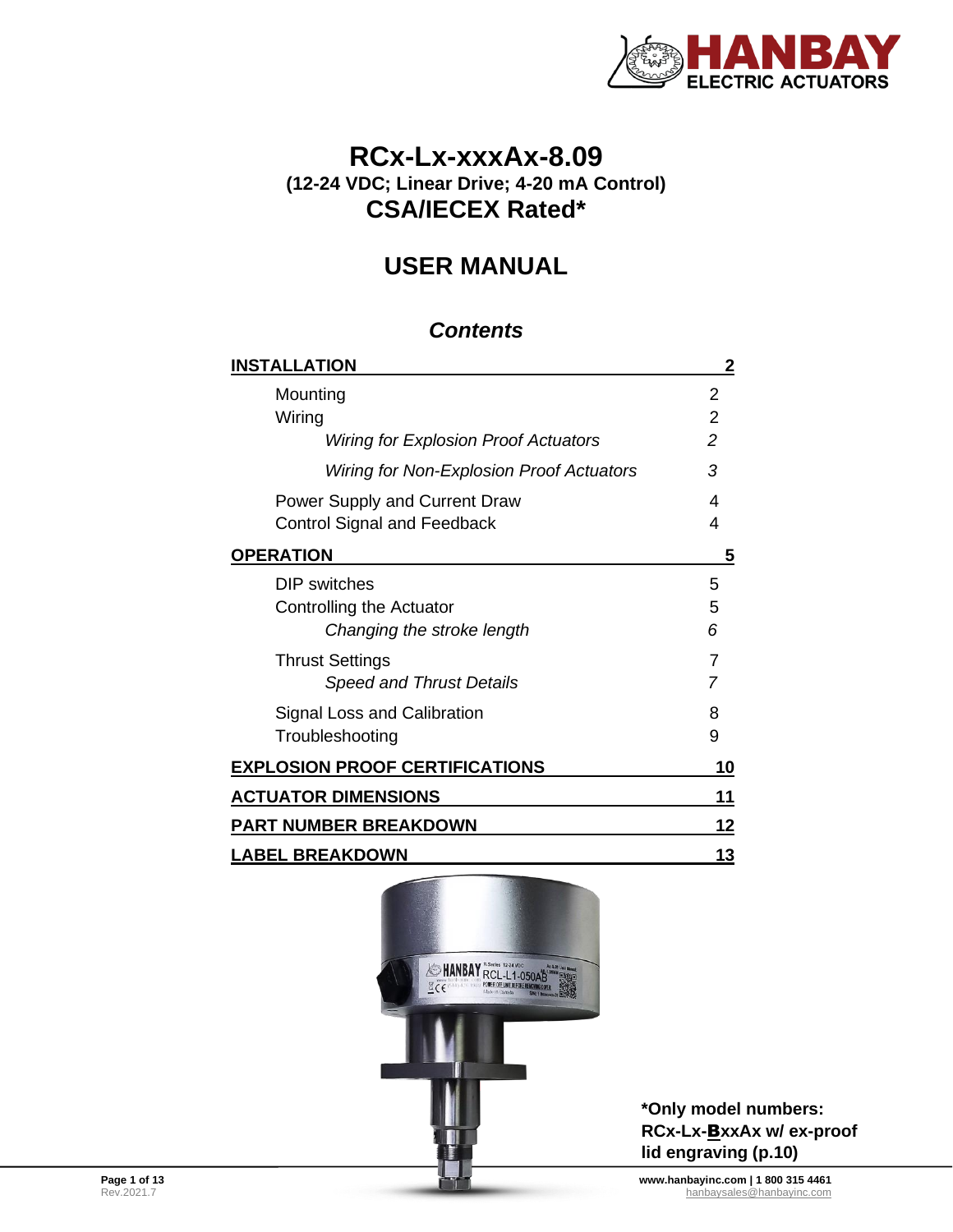# <span id="page-1-0"></span>**INSTALLATION**

## <span id="page-1-1"></span>**Mounting**

The holes indicated in the image are intended for a mounting bracket. They are threaded for ¼-20 and are 0.4" deep.

The other two visible holes are threaded 10-32, 0.50" deep, and are intended to be used to lock the lid in position with screws.

For detailed dimensions see p[.11.](#page-10-0)



### <span id="page-1-2"></span>**Wiring**

### <span id="page-1-3"></span>**Wiring for Explosion Proof Actuators**



The **RCx-Lx-BxxAx** Explosion-Proof actuator does **not** come with a pre-installed cable, nor cable gland. A cable gland that meets site specifications for the appropriate hazardous location rating is required for installation. The cable gland and the cable for hazardous location should be installed by qualified personnel in accordance with site and local requirements.

The actuator comes standard with a  $\frac{1}{2}$ " FNPT thread cable entry. See p[.11](#page-10-0) for location of ½" FNPT housing access. A cable with 5 wires is required; it is recommended to use 16-24 AWG for all wires.



#### **Standards for cable gland and cable in hazardous locations:**

| <b>Compliance Standards</b><br><b>Required to be Met</b> | <b>Cable Types Permitted in</b><br><b>Class I Division 1</b><br><b>Hazardous Locations</b> |  |  |  |
|----------------------------------------------------------|--------------------------------------------------------------------------------------------|--|--|--|
| ANSI / UL 514B, ANSI / UL<br>1203, ANSI / UL 2225, C22.2 | Non-Armored Extra Hard<br>Usage Cord & TC-ER-HL                                            |  |  |  |
| ANSI / UL 514B, ANSI / UL<br>1203, ANSI / UL 2225        | Armored IEEE 45 & IEEE<br>1580 Marine Shipboard Cable                                      |  |  |  |
| ANSI / UL 514B, ANSI / UL<br>1203, ANSI / UL 2225        | MC-HI, ITC-HL                                                                              |  |  |  |
| ANSI / UL 514B, ANSI / UL<br>1203. C <sub>22.2</sub>     | Teck 90 (Canada Only)                                                                      |  |  |  |

\* In explosion-proof models, the FNPT thread is not intended for conduit connection. Cable gland only.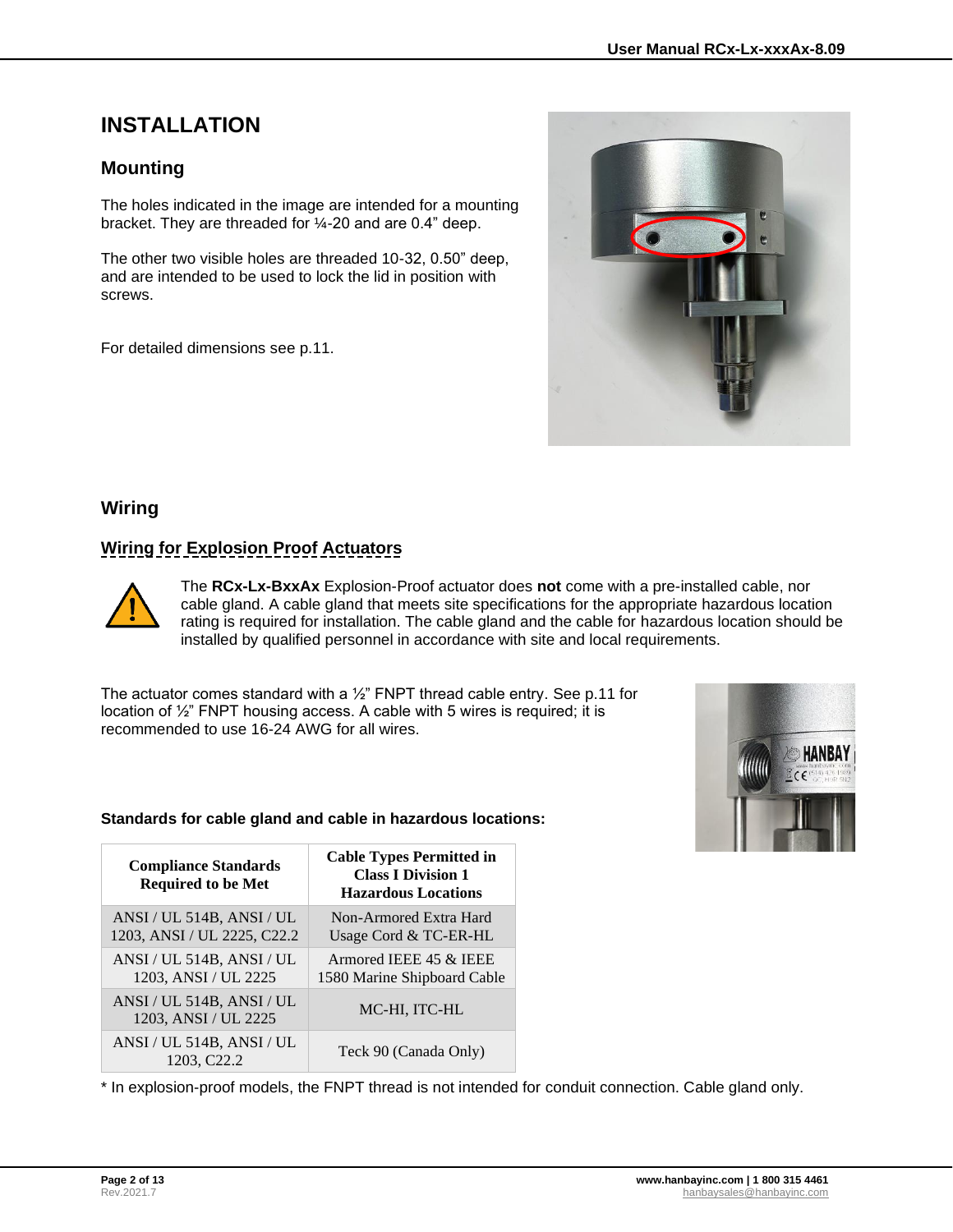Once the cable and cable gland are installed, connect the wires to the pins on the terminal block as indicated here:

| Pin           | <b>Function</b>                   |
|---------------|-----------------------------------|
| 6             | $+24VDC$                          |
| 5             | Power gnd.                        |
|               | Feedback signal (4-20 mA)*        |
| 3             | Not connected                     |
| $\mathcal{P}$ | Isolated** input signal gnd.      |
|               | Isolated** input signal (4-20 mA) |

\* "feedback" available in RCx-Lx-xxxA**F** version only.

\*\* "isolated" available in RCx-Lx-xxxA**I** and xxxA**F** versions only.



## <span id="page-2-0"></span>**Wiring for Non-Explosion Proof Actuators**

The actuator comes standard with a Turck 5-position connector and a 20' cable (5x 22 AWG) with plug. Cut the cable to the length required, then connect according to the following wire color schematic.

Pins indicate the connection of the cables to the terminal block on the PCB board within the actuator. These are pre-wired at the factory for non-explosion proof actuators.

#### **Wire color schematic for "Turck 5" cable:**

| Pin | <b>Colour</b> | DC power supply only              |
|-----|---------------|-----------------------------------|
| 6   | White         | $+24VDC$                          |
| 5   | <b>Black</b>  | Power gnd.                        |
|     | Grey          | Feedback signal (4-20 mA) *       |
| 3   |               | Not connected                     |
| C   | <b>Brown</b>  | Isolated** input signal gnd.      |
|     | <b>Blue</b>   | Isolated** input signal (4-20 mA) |

\* "feedback" available in RCx-Lx-xxxA**F** version of actuator only

\*\* "isolated" available in RCx-Lx-xxxA**I** and xxxA**F** versions of actuator only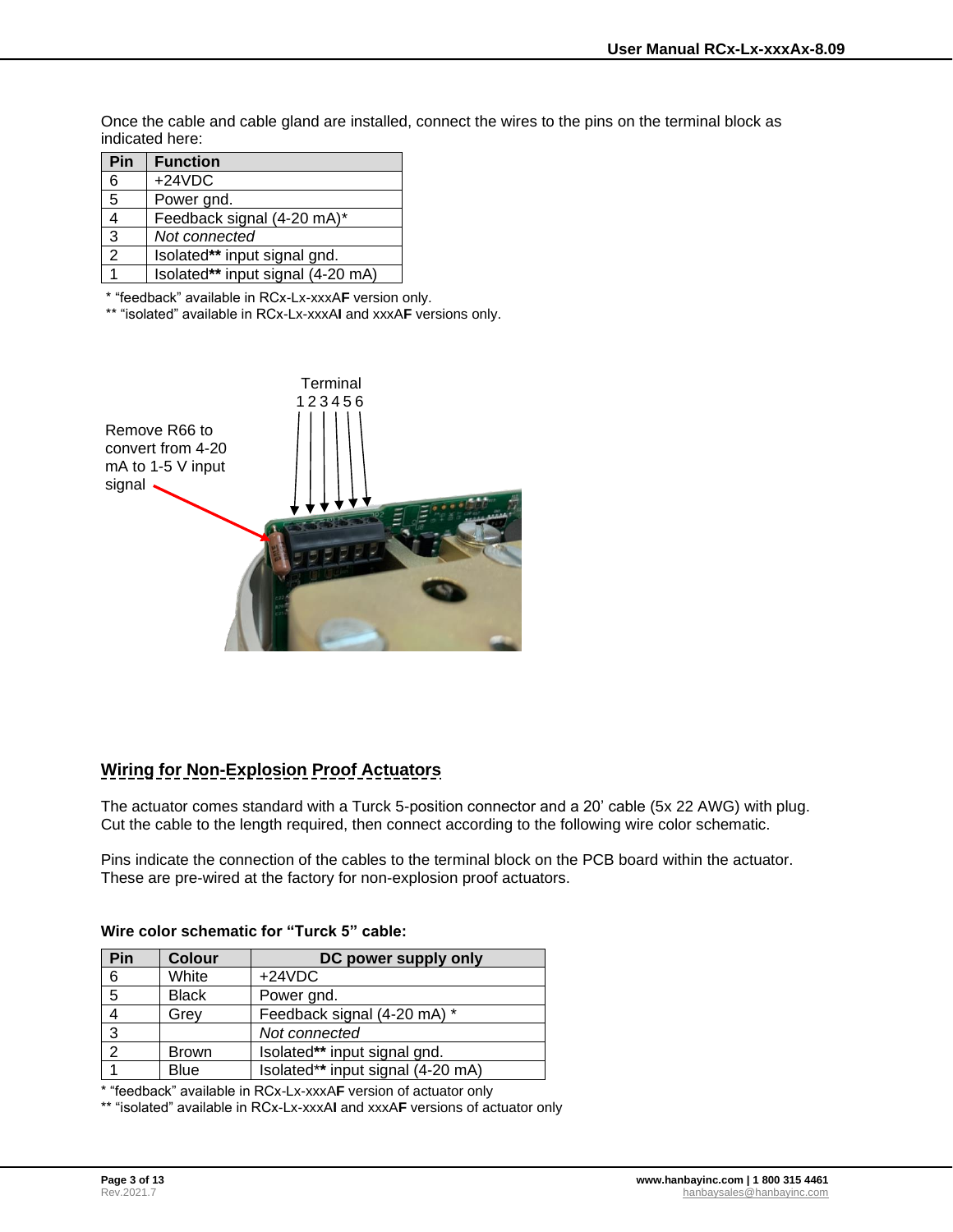### <span id="page-3-0"></span>**Power Supply and Current Draw**

The **RCx-Lx-xxxAx** may be connected to voltages ranging within 12-24 VDC.

The current draw will range from minimum 100 mA to maximum 3 A while the actuator is active. When not moving, the actuator draws approx. 50 mA.



**Note:** Digital potentiometer functionality is disabled for supply voltages below 18 VDC, so the actuator position will not be retained on power-loss, on power-up the actuator will need to be re-zeroed every time.

## <span id="page-3-1"></span>**Control Signal and Feedback**

Locate the correct connection terminals/wires as shown on the previous page, then connect your input signal on positions 1 and 2 (blue and brown wires) as shown below. Feedback, if applicable is connected to position 4 (grey wire).

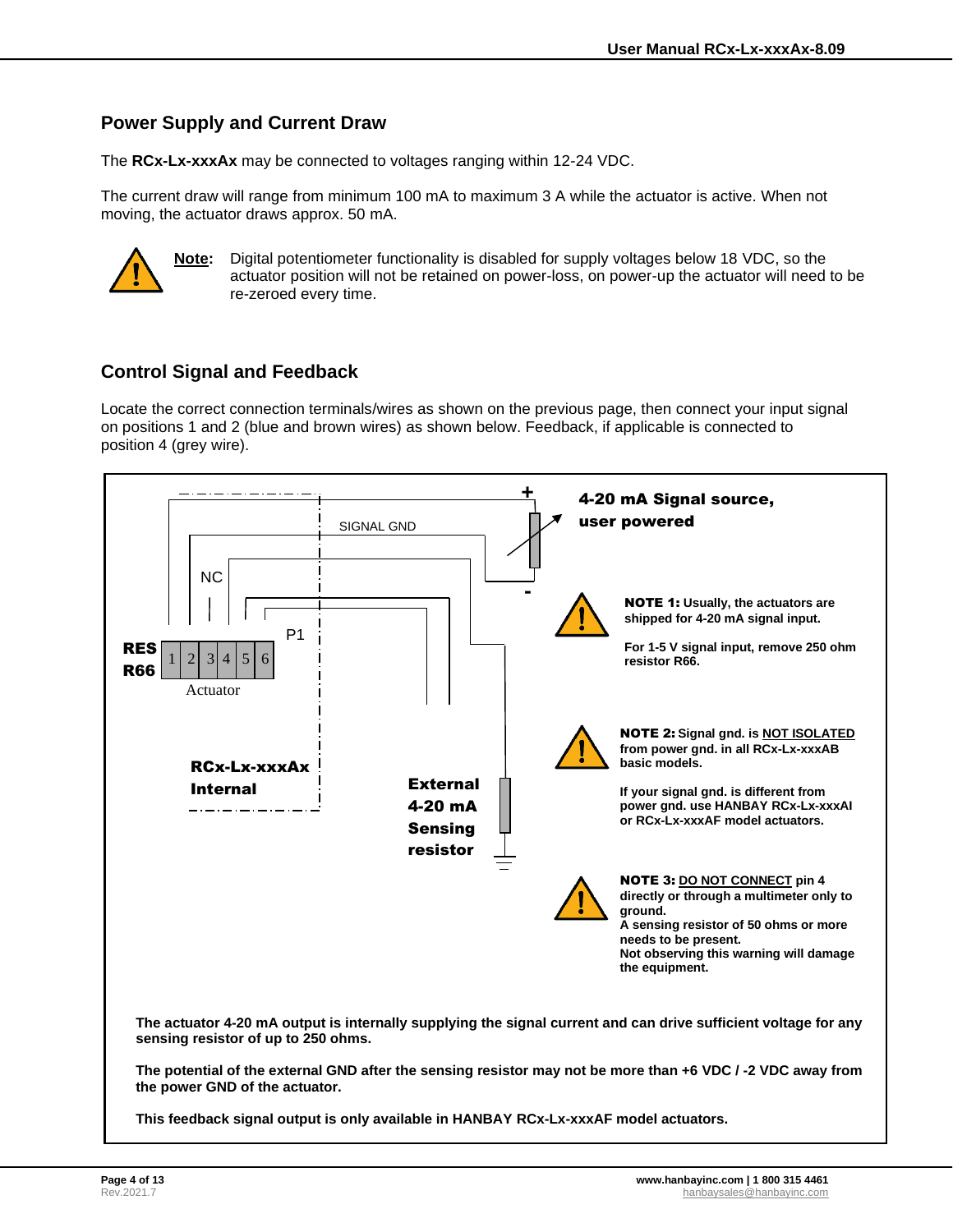# <span id="page-4-0"></span>**OPERATION**

#### <span id="page-4-1"></span>**DIP switches**

The DIP switches allow you to change the settings on your actuator. To flip a switch, gently use a small flat-head screwdriver.

See chart on next page for DIP switch functionality.



In this example DIPs 1, 2, 5 and 12 are on.

| <b>DIP</b>            | <b>Function</b>                                                                                                                                                                                                                                                                                      |
|-----------------------|------------------------------------------------------------------------------------------------------------------------------------------------------------------------------------------------------------------------------------------------------------------------------------------------------|
| 1                     | Speed: Choose how quickly the actuator will turn the drive wheel. See p.7.                                                                                                                                                                                                                           |
| 2                     |                                                                                                                                                                                                                                                                                                      |
| -3                    | Not used.                                                                                                                                                                                                                                                                                            |
| 4<br>5<br>6<br>7<br>8 | Stroke: The actuator usually ships from the factory with the recommended stroke for the valve.<br>However, this value can be changed. Turning on a switch will add a specific amount of travel to the<br>actuator's stroke.<br>See p.7 for relation between position of the dip switches and stroke. |
| 9                     | <b>Signal loss:</b> See p.8.                                                                                                                                                                                                                                                                         |

| 10  | <b>Seating thrust force:</b> Set how much torque the actuator exerts on the valve lever during the |
|-----|----------------------------------------------------------------------------------------------------|
| -44 | eolibration (finding value coat) procedure Coa p. 7                                                |

- **11** calibration (finding valve seat) procedure. See p[.7.](#page-6-1)
- **12 Direction/Calibration:** Toggle switch on and off while powered to re-calibrate actuator (find valve seat). Also sets direction in which the actuator will open and close. See p[.8.](#page-7-1)

Example: The RCM model actuator turns clockwise when the signal is decreased with DIP 12 in the OFF position. Putting DIP 12 in the ON position will cause counterclockwise turning for a decrease in signal. For changes in DIP 12 position to take effect, the power to the actuator must be cycled.

## <span id="page-4-2"></span>**Controlling the Actuator**

The 4-20 mA (or 1-5 V / 1-10 V) input signal is proportional to the stroke of the valve.

#### *Example:*

You have an actuator with TPI = 16 (standard). Valve stroke is 0.75". You wish to move the actuator so the valve's position is 0.122" above the closed position:

| $0.122/0.750 = 0.163$    | 20 mA $-$ 4 mA $=$ range of 16 mA                    |
|--------------------------|------------------------------------------------------|
| $0.163*16$ mA = 2.608 mA | $2.608 \text{ mA} + 4 \text{ mA} = 6.608 \text{ mA}$ |

To get 0.122" above the closed position, supply a signal of 6.608 mA to the actuator.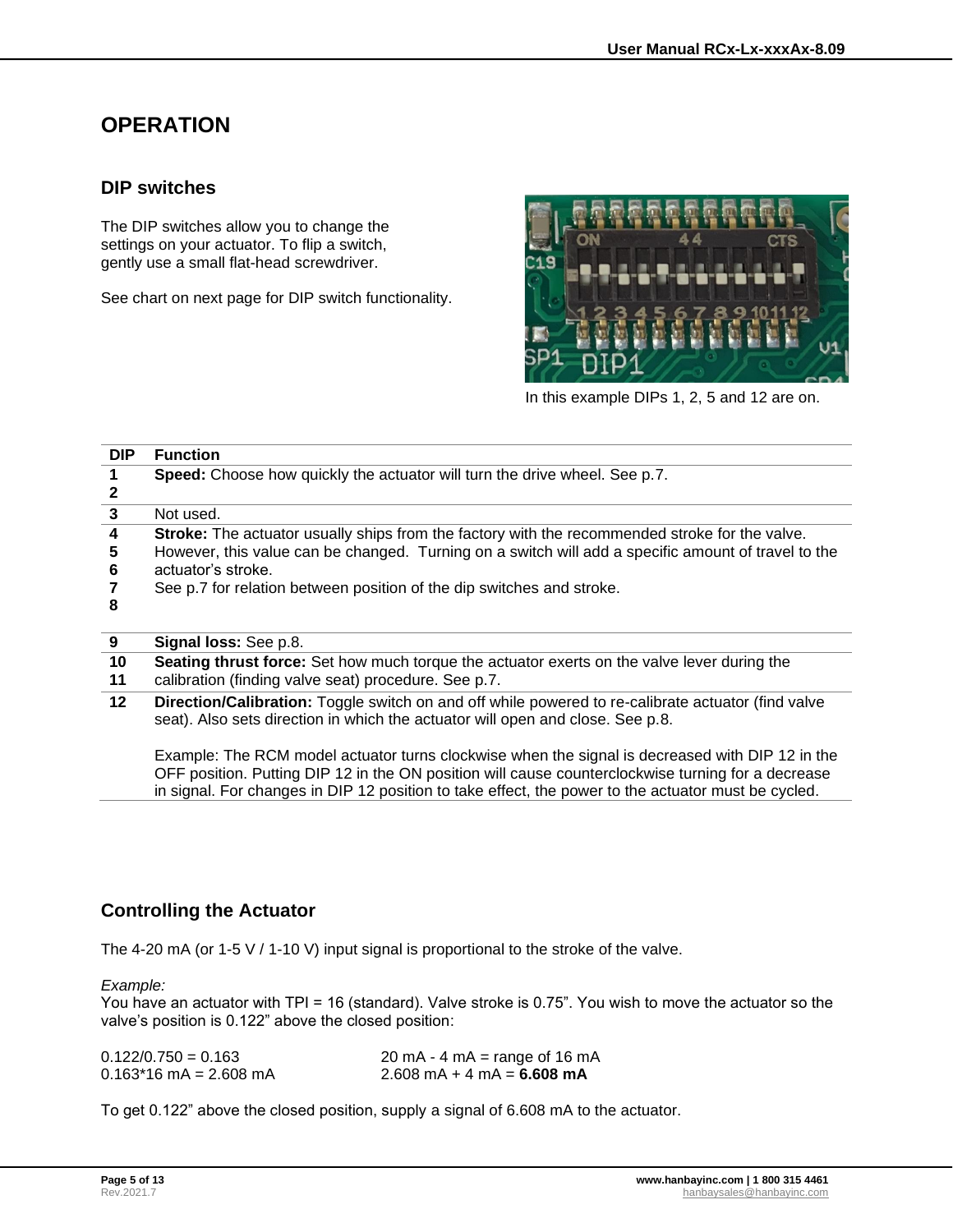### <span id="page-5-0"></span>**Changing the stroke length**

The standard HANBAY linear actuator (RCx-**L1**-xxxAx models) has a maximal stroke of 1", and has 16 threads per inch (TPI). With the DIP switch settings, the actual stroke can be adjusted between 0.0625" and 1" in 1/16" increments, as indicated in the table below.

Non-standard RCx-**L2**-xxxAx models have 8 TPI instead. The stroke of these actuator models can be adjusted between 0.125" and 1" in 1/8" increments.

Additional non-standard models with a maximal stroke of 2" & 4" are also available. For such models, use the same DIP switch settings as indicated below, and multiply the stroke by 2 or 4 (for both 16 & 8 TPI models).

| 16 TPI (RCx-L1 models):              |                  |                  |                  |                  | 8 TPI (RCx-L2 models):               |                  |                  |                  |           |
|--------------------------------------|------------------|------------------|------------------|------------------|--------------------------------------|------------------|------------------|------------------|-----------|
| <b>Total Stroke</b><br>$(DIP 4 = 0)$ | DIP <sub>5</sub> | DIP <sub>6</sub> | DIP <sub>7</sub> | DIP <sub>8</sub> | <b>Total Stroke</b><br>$(DIP 4 = 0)$ | DIP <sub>5</sub> | DIP <sub>6</sub> | DIP <sub>7</sub> | <b>DI</b> |
| reserved                             | $\Omega$         | $\mathbf{0}$     | $\Omega$         | $\Omega$         | reserved                             | $\Omega$         | $\Omega$         | $\Omega$         | $\Omega$  |
| 0.0625"                              | $\mathbf 0$      | 0                | $\Omega$         | 1                | 0.125"                               | $\Omega$         | $\Omega$         | 0                |           |
| 0.1250"                              | $\Omega$         | $\mathbf 0$      | 1                | $\Omega$         | 0.250"                               | $\Omega$         | $\Omega$         | 1                |           |
| 0.1875"                              | $\Omega$         | 0                | 1                | 1                | 0.375"                               | $\Omega$         | $\Omega$         | 1                |           |
| 0.2500"                              | $\Omega$         | 1                | $\Omega$         | $\Omega$         | 0.500"                               | $\Omega$         | 1                | $\Omega$         |           |
| 0.3125"                              | $\Omega$         | 1                | $\Omega$         | 1                | 0.625"                               | $\Omega$         | 1                | $\Omega$         |           |
| 0.3750"                              | $\Omega$         | 1                | 1                | $\Omega$         | 0.750"                               | $\Omega$         | $\mathbf{1}$     | 1                |           |
| 0.4375"                              | $\Omega$         | 1                | 1                | 1                | 0.875"                               | $\Omega$         | 1                | 1                |           |
| 0.5000"                              | 1                | $\mathbf 0$      | $\Omega$         | $\Omega$         | 1.00"                                | 1                | $\mathbf 0$      | $\mathbf 0$      |           |
| 0.5625"                              | 1                | 0                | $\Omega$         | 1                |                                      |                  |                  |                  |           |
| 0.6250"                              | 1                | 0                | 1                | $\Omega$         |                                      |                  |                  |                  |           |
| 0.6875"                              | 1                | 0                | 1                | 1                |                                      |                  |                  |                  |           |
| 0.7500"                              | $\mathbf 1$      | 1                | $\Omega$         | $\Omega$         |                                      |                  |                  |                  |           |
| 0.8125"                              | 1                | 1                | $\Omega$         | 1                |                                      |                  |                  |                  |           |
| 0.8750"                              | $\mathbf 1$      | 1                | 1                | $\mathbf 0$      |                                      |                  |                  |                  |           |
| 0.9375"                              | 1                | 1                | 1                | 1                |                                      |                  |                  |                  |           |

| TPI (RCx-L1 models):     |                  |                  |                  |                  | 8 TPI (RCx-L2 models):                |                  |                  |                  |                  |
|--------------------------|------------------|------------------|------------------|------------------|---------------------------------------|------------------|------------------|------------------|------------------|
| tal Stroke<br>)IP 4 = 0) | DIP <sub>5</sub> | DIP <sub>6</sub> | DIP <sub>7</sub> | DIP <sub>8</sub> | <b>Total Stroke</b><br>(DIP $4 = 0$ ) | DIP <sub>5</sub> | DIP <sub>6</sub> | DIP <sub>7</sub> | DIP <sub>8</sub> |
| eserved                  | $\Omega$         | $\Omega$         | $\Omega$         | $\mathbf 0$      | reserved                              | $\Omega$         | $\Omega$         | $\Omega$         | $\mathbf 0$      |
| 0.0625"                  | $\Omega$         | $\Omega$         | 0                |                  | 0.125"                                | $\Omega$         | $\Omega$         | 0                |                  |
| 0.1250"                  | $\Omega$         | $\Omega$         | 1                | $\Omega$         | 0.250"                                | $\Omega$         | $\Omega$         |                  | $\mathbf{0}$     |
| 0.1875"                  | $\Omega$         | $\Omega$         |                  |                  | 0.375"                                | $\Omega$         | 0                |                  |                  |
| 0.2500"                  | $\Omega$         |                  | 0                | $\Omega$         | 0.500"                                | $\Omega$         |                  | $\Omega$         | $\Omega$         |
| 0.3125"                  | 0                |                  | 0                |                  | 0.625"                                | $\Omega$         |                  | 0                |                  |
| 0.3750"                  | $\Omega$         |                  |                  | $\Omega$         | 0.750"                                | $\Omega$         |                  |                  | $\Omega$         |
| 0.4375"                  | $\Omega$         |                  |                  |                  | 0.875"                                | $\Omega$         |                  |                  |                  |
| 0.5000"                  |                  | $\Omega$         | $\Omega$         | $\Omega$         | 1.00"                                 | 1                | $\Omega$         | $\Omega$         | $\mathbf{0}$     |
|                          |                  |                  |                  |                  |                                       |                  |                  |                  |                  |

\* Turn on DIP 4 **only** for 1.000" stroke.



**WARNING**: The stroke should not be set to exceed 1", otherwise the unit will stall. Also be sure that the stroke of the actuator is **LESS** than the stroke of the valve. The actuator should not stop itself on a fully opened valve. It can damage the valve, and the actuator will lose its position.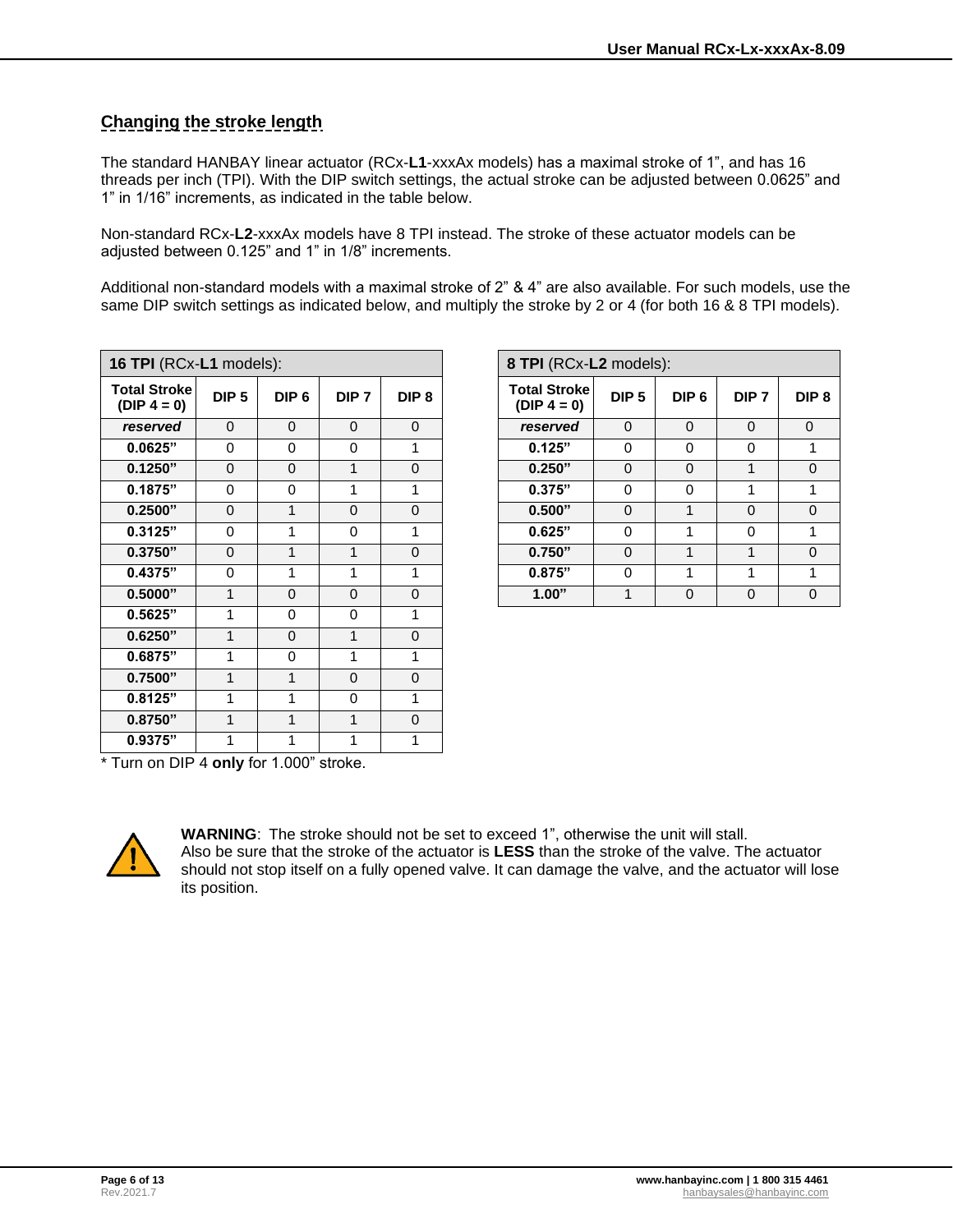# <span id="page-6-0"></span>**Thrust Settings**

To accommodate different valves and other applications with different thrust requirements, the actuator can be set to apply different amounts of force on the valve stem when in the seating mode.

During normal operation, the actuator will try to reach the speed set by DIP 1 and DIP 2. It will use 100% thrust to try and reach the selected speed, regardless of the positions of DIP 10 and DIP 11. Current draw is limited to 3 A regardless of settings.

#### **Seating power settings: (when operating at 24 VDC)**

| <b>DIP 10</b> | <b>DIP 11</b> | <b>Power</b> |
|---------------|---------------|--------------|
| OFF           | OFF           | 16%          |
| OFF           | ON            | 33%          |
| ΟN            | <b>OFF</b>    | 66%          |
| ON            | ON            | 100%         |

To deal with sticking valves, at the beginning of the first reversing movement after the seating ("zeroing") of the valve, the actuator will apply double the power set by DIP 10 and DIP 11 (up to 100% power.) This "pull out" function is always enabled.



**WARNING**: High power settings can supply enough thrust to damage your valve. Please be cautious, especially when using the 100% power setting.



#### **NOTE: 66% setting and 100% setting require voltage supply minimum values as follows:**

- Supply voltage needs to be min 14 VDC for 66% setting
- Supply voltage needs to be 16 VDC for 100% setting
- When operating above 20VDC and 66% power, Duty cycle is reduced to 50% 25% maximum. At these levels, the electronics produce more heat which must be dissipated (depending on environmental temperature)

## <span id="page-6-1"></span>**Speed and Thrust Details**

**The maximum speed of the actuator can be set** by using the first two positions of the **DIP switch selector**. As a result of this setting, the actuator will limit the maximum speed. The tables below show the time required for 1" of travel.

The seating thrust depends on the voltage provided in the power connection and on the

seating power settings on DIP 10, 11 as shown below. The values shown are for a 24 VDC power connection.

| Speed:           |                  |                  | Thrust:       |               |            |               |  |
|------------------|------------------|------------------|---------------|---------------|------------|---------------|--|
| DIP <sub>1</sub> | DIP <sub>2</sub> | Seconds per inch |               | <b>DIP 10</b> |            | <b>DIP 11</b> |  |
|                  |                  | 8 TPI            | <b>16 TPI</b> |               |            |               |  |
| <b>OFF</b>       | <b>OFF</b>       | 63               | 120           |               | <b>OFF</b> | OFF           |  |
| <b>OFF</b>       | ON               | 32               | 64            |               | <b>OFF</b> | ON            |  |
| ON               | OFF              | 20               | 38            |               | ΟN         | OFF           |  |
| ΟN               | ON               | 13               | 26            |               | ΟN         | ΟN            |  |

| eed:        |                  |       |                  | Thrust:                                                                                                                                                                    |                       |       |                                |  |
|-------------|------------------|-------|------------------|----------------------------------------------------------------------------------------------------------------------------------------------------------------------------|-----------------------|-------|--------------------------------|--|
| <b>DIP1</b> | DIP <sub>2</sub> |       | Seconds per inch | <b>DIP 10</b>                                                                                                                                                              | <b>DIP 11</b>         |       | <b>Seating Thrust</b><br>(Ibs) |  |
|             |                  | 8 TPI | <b>16 TPI</b>    |                                                                                                                                                                            |                       | 8 TPI | <b>16 TPI</b>                  |  |
| OFF         | OFF.             | 63    | 120              | <b>OFF</b>                                                                                                                                                                 | <b>OFF</b>            | 37    | 13                             |  |
| OFF.        | <b>ON</b>        | 32    | 64               | <b>OFF</b>                                                                                                                                                                 | ON                    | 83    | 44                             |  |
| <b>ON</b>   | <b>OFF</b>       | 20    | 38               | <b>ON</b>                                                                                                                                                                  | <b>OFF</b>            | 149   | 88                             |  |
| <b>ON</b>   | <b>ON</b>        | 13    | 26               | ON                                                                                                                                                                         | ON                    | 180   | 138                            |  |
|             |                  |       |                  |                                                                                                                                                                            | <b>Running Thrust</b> | 200   | 175                            |  |
|             |                  |       |                  | NOTE: If actuator is RCJ-Lx-xxxAx, divide thrust values by 3.<br>NOTE: If actuator is powered by 12 VDC, divide thrust values by 2.<br>To convert lbs to N. divide by 4.5. |                       |       |                                |  |

#### RC**L**-Lx-xxxAx Actuators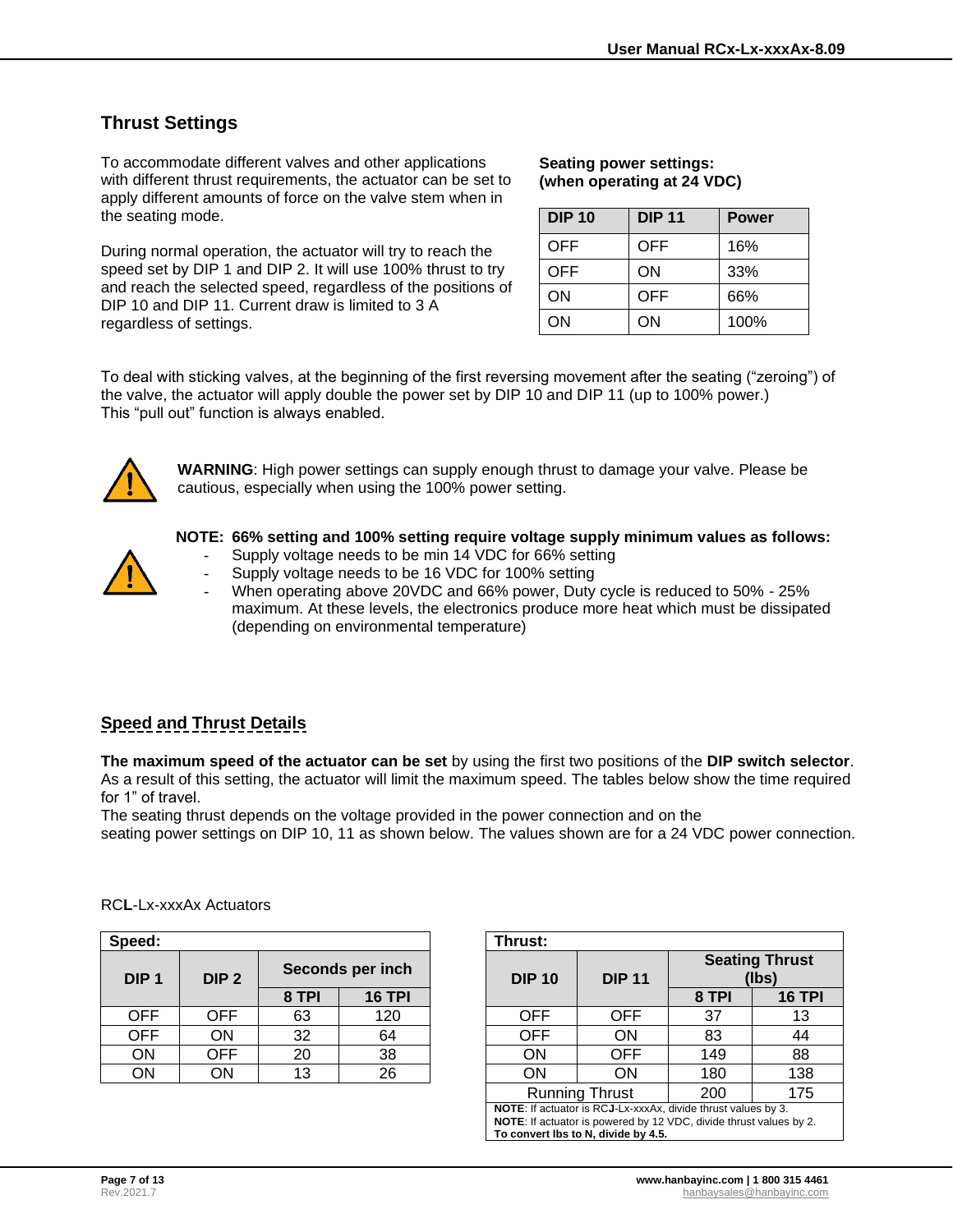| Speed:           |                  |       | Thrust:          |               |               |  |
|------------------|------------------|-------|------------------|---------------|---------------|--|
| DIP <sub>1</sub> | DIP <sub>2</sub> |       | Seconds per inch | <b>DIP 10</b> | <b>DIP 11</b> |  |
|                  |                  | 8 TPI | <b>16 TPI</b>    |               |               |  |
| <b>OFF</b>       | OFF              | 189   | 360              | <b>OFF</b>    | OFF           |  |
| <b>OFF</b>       | ON               | 96    | 192              | <b>OFF</b>    | ON            |  |
| ON               | OFF              | 60    | 114              | ON            | OFF           |  |
| ΟN               | ON               | 40    | 78               | ΟN            | <b>JN</b>     |  |

| eed:        |                  |       |                  |  | Thrust:                                                                                                                                                                                  |                       |                                |               |  |
|-------------|------------------|-------|------------------|--|------------------------------------------------------------------------------------------------------------------------------------------------------------------------------------------|-----------------------|--------------------------------|---------------|--|
| <b>DIP1</b> | DIP <sub>2</sub> |       | Seconds per inch |  | <b>DIP 10</b>                                                                                                                                                                            | <b>DIP 11</b>         | <b>Seating Torque</b><br>(Ibs) |               |  |
|             |                  | 8 TPI | <b>16 TPI</b>    |  |                                                                                                                                                                                          |                       | 8 TPI                          | <b>16 TPI</b> |  |
| OFF         | OFF.             | 189   | 360              |  | <b>OFF</b>                                                                                                                                                                               | OFF                   | 110                            | 35            |  |
| OFF.        | ON               | 96    | 192              |  | <b>OFF</b>                                                                                                                                                                               | <b>ON</b>             | 245                            | 128           |  |
| ON          | OFF              | 60    | 114              |  | <b>ON</b>                                                                                                                                                                                | <b>OFF</b>            | 445                            | 256           |  |
| ON          | ΟN               | 40    | 78               |  | ON                                                                                                                                                                                       | <b>ON</b>             | 535                            | 400           |  |
|             |                  |       |                  |  |                                                                                                                                                                                          | <b>Running Thrust</b> | 600                            | 517           |  |
|             |                  |       |                  |  | <b>NOTE:</b> If actuator is RCK-Lx-xxxAx, divide thrust values by 3.<br><b>NOTE:</b> If actuator is powered by 12 VDC, divide thrust values by 2.<br>To convert lbs to N, divide by 4.5. |                       |                                |               |  |

#### RC**M**-Lx-xxxAx Actuators

### <span id="page-7-1"></span><span id="page-7-0"></span>**Signal Loss and Calibration**

1. **For actuators that are not connected to a UPS** (Uninterruptible Power Supply), the loss of signal will be simultaneous with power loss. Consequently, the actuator will not be able to move anywhere. In the shutdown process, the actual position is automatically saved to the internal EEPROM. [This saving of the position only happens for min. 18 VDC supplies] When power is restored, the actuator will "know" its location and will simply start to follow the signal as received.



**IF YOU HAVE TO** turn the actuator manually when its power is turned off, it will lose its position, and it will need to be re – zeroed (as described in sub-section 3).

2. **For actuators that are connected to a UPS** the behavior on signal loss can be set as follows:

#### **Normal position of DIP 9: OFF**

With DIP 9 in the off position, the actuator will ignore the signal if it is lost (i.e.: if the signal falls below 0.700 V or 2.80 mA) and simply remain in its current position.

**Note:** if the sensing resistor R66 is removed (for 1-5 V input signals), we recommend placing a 10K resistor between signal and signal GND.

#### **Predetermined signal loss position DIP 9: ON**

With DIP 9 in the on position, the actuator will move to a predetermined position when the signal is lost (i.e.: if the signal falls below 2.80 mA or 0.700 V).

Setting of the predetermined signal loss position:

- a.- turn DIP 9 to the "off" position
- b.- re-zero the actuator by sending and holding an input signal between 2.80 and 4.16 mA (0.700 and 1.04 V) wait until the device is re-zeroed, (i.e.: valve is closed)
- c.- by varying the input signal, move the actuator to the position that is going to be the predetermined signal loss position.
- d.- switch DIP 9 to the "on" position. The current actuator position will be saved as the default signal loss position. (The default signal position is an absolute actuator position, not a signal value.)

#### 3. **Re-zeroing the actuator and initiating calibration routine:**

The actuator will re-zero when the input signal is between 2.80 and 4.16 mA (0.700 and 1.04 V). It will turn clockwise until the actuator has reached the fully closed position of the valve.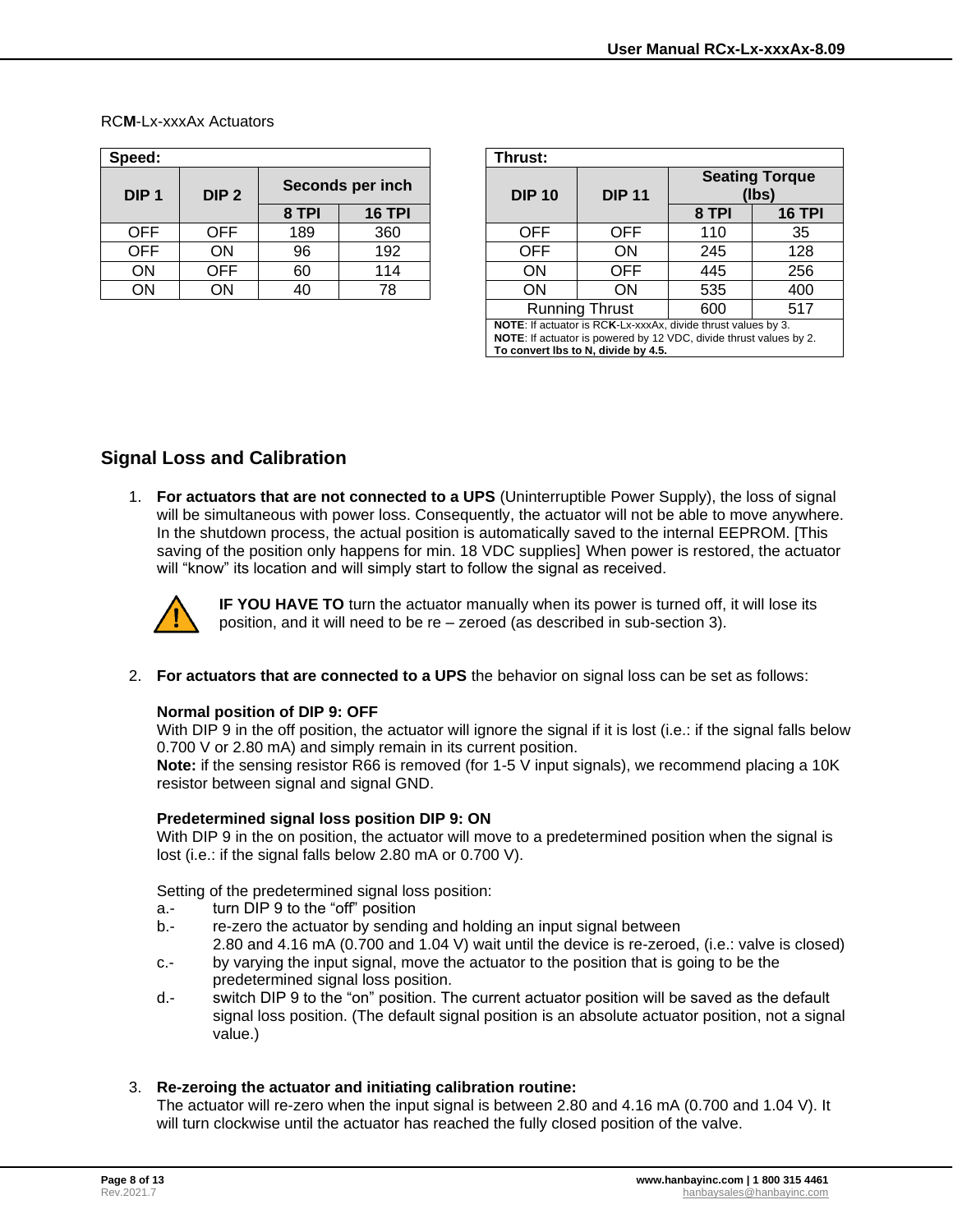**If the valve is removed for any reason, the calibration routine must be initiated on the actuator manually.** This is done by toggling DIP 12 (switch position, then back to the original position) while the actuator is powered. This will prevent damage to the valve.

**If you need to re-zero in the opposite direction** (i.e.: for pressure regulators, which typically go to the "top" fully open position at 4 mA) change the setting of DIP 12 and cycle power.

#### 4. **Feedback calibration:** [**RCx-Lx-xxxAF model actuators only]**

The current feedback will be calibrated from the factory. **To re-calibrate the feedback:**

- a.- Turn off the actuator and disconnect the feedback and input signals. If possible, remove the actuator from the valve.
- b.- Connect the feedback signal to the signal input. Also connect the power and signal grounds.
- c.- Power up the actuator with this "signal loop-back" setup.
- d.- Short SP1. It will automatically run a special routine to calibrate the feedback signal to the signal input. The whole process takes about 1.5 seconds.
- e.- turn off the power and reconnect the actuator as normal.

### <span id="page-8-0"></span>**Troubleshooting**

Upon noticing a problem, your first step should almost always be to recalibrate the actuator by toggling DIP 12 while the actuator is powered. This alone can solve basic problems. See sub-section 3 above for more details.

#### **If the actuator does not move, try following these steps:**

- 1) Re-calibrate the actuator. This will move the actuator regardless of what signal it is receiving.
- 2) A sticking valve may be the problem. Remove the valve from the actuator, and re-test the actuator.
- 3) Remove power. Re-check the wiring and the power/signal apparatus. Power actuator and re-calibrate. If the problem persists, please call Hanbay for technical support.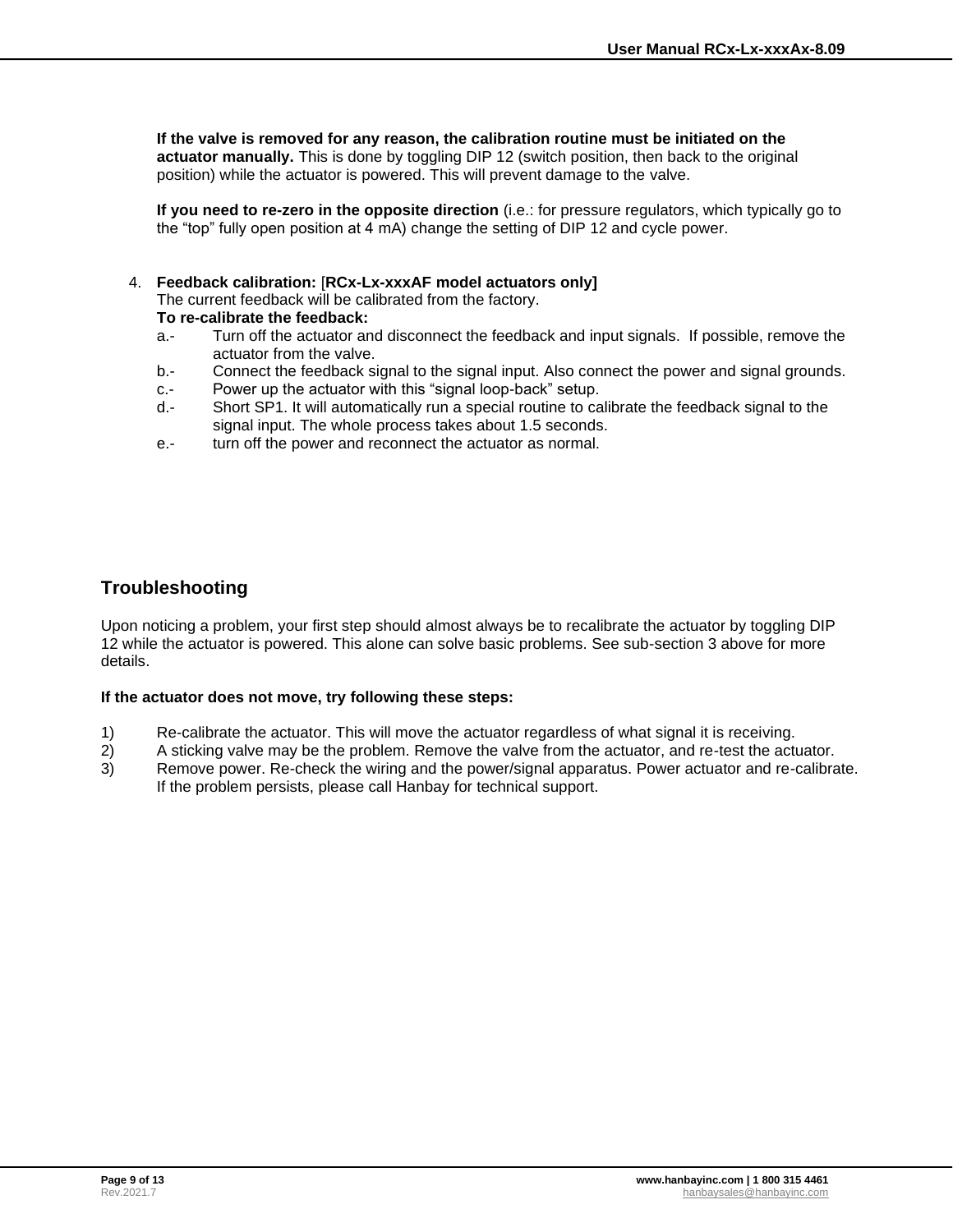# <span id="page-9-0"></span>**EXPLOSION PROOF CERTIFICATIONS**

### **Actuator model number: RCx-Lx-**B**xxAx**

#### **IECEX**

*Standards & Editions:*

IEC 60079-0:2017, 7th Edition IEC 60079-1:2014, 7th Edition

\*Serial number will be engraved on the lid.

**CSA**

*Standards:*

Class I, Div 1, Groups B, C, D (T6) Class II, Groups E, F, G (T6)

CAN/CSA Std. C22.2 No. 0-M91 (R2001) CSA Std C22.2 No. 25-1966 Locations CSA Std C22.2 No. 30-M1986 Locations UL 1203-2006



**Lid engraving with CSA & IECEX certifications.**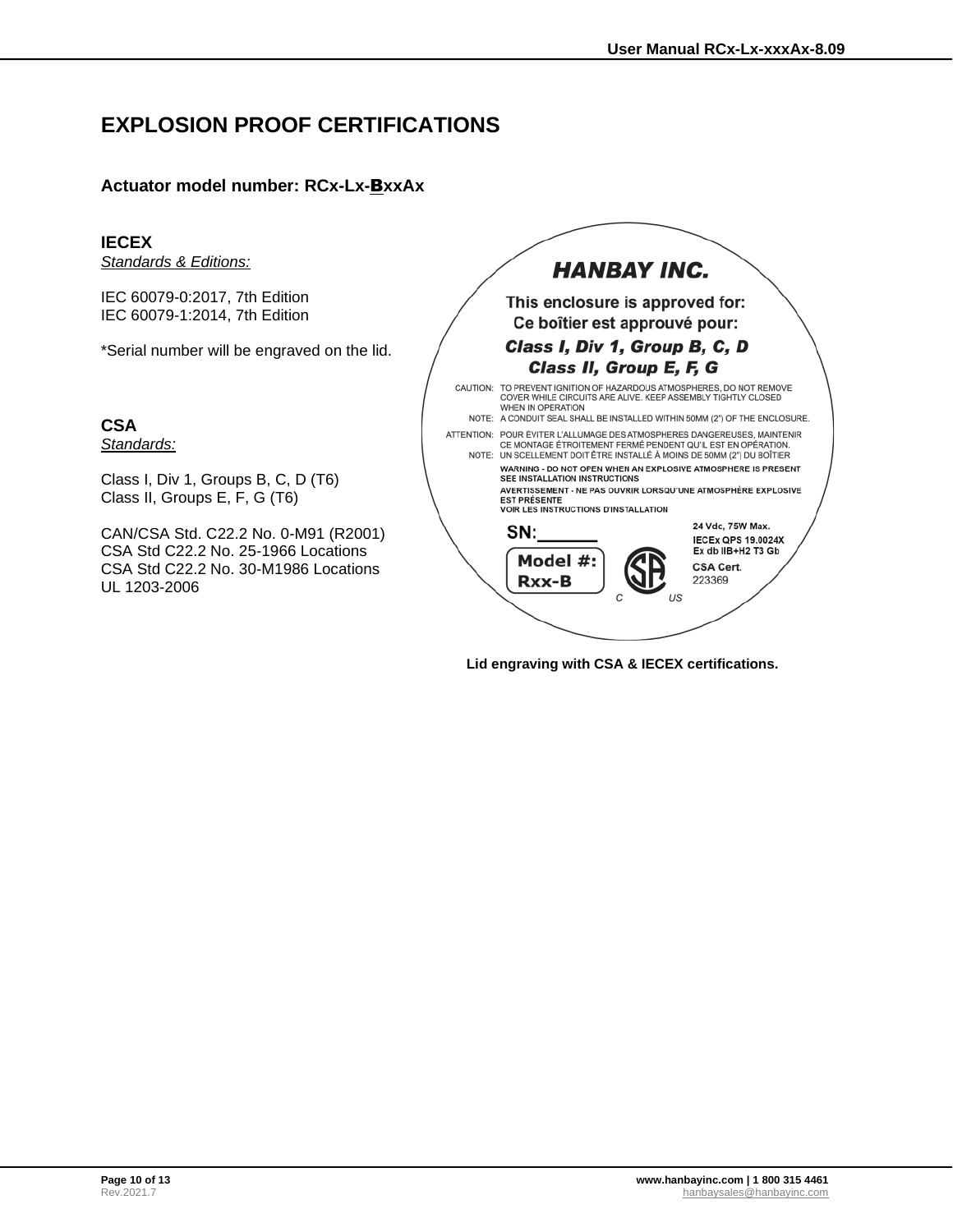# <span id="page-10-0"></span>**ACTUATOR DIMENSIONS**

## **RCx-Lx-xxxAx models**





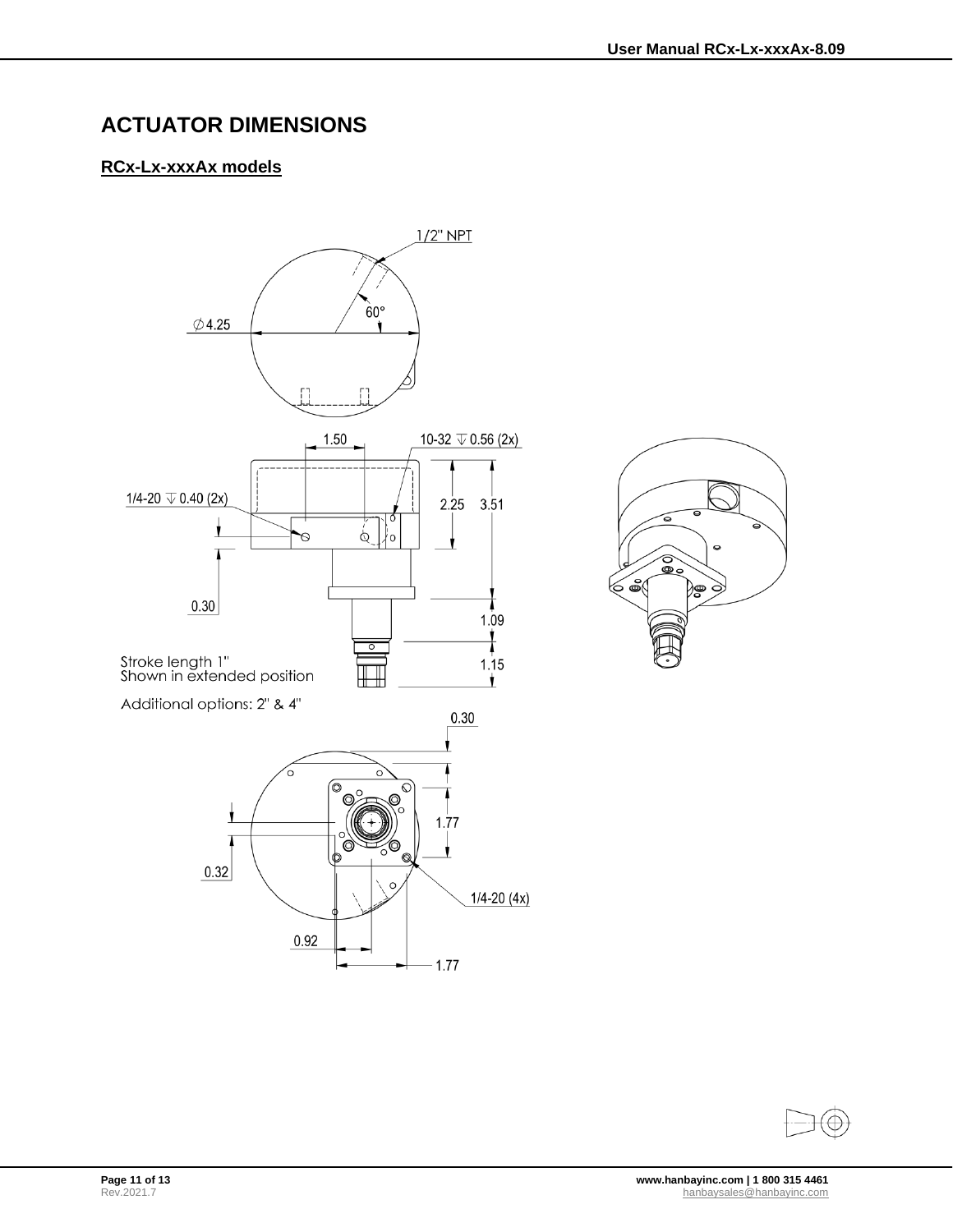|                                                                                                                   |                    |                                        | <b>Full Hanbay Part Number:</b> |          |                                                            | R<br>с                                      |        |        |                        |                     | Аx                          |                                 |  |                                                                                                                                                                                                               |  |
|-------------------------------------------------------------------------------------------------------------------|--------------------|----------------------------------------|---------------------------------|----------|------------------------------------------------------------|---------------------------------------------|--------|--------|------------------------|---------------------|-----------------------------|---------------------------------|--|---------------------------------------------------------------------------------------------------------------------------------------------------------------------------------------------------------------|--|
| Compagne Displaye<br>Trend National<br>Lake Patricks<br>Enforcemental<br>Breeck days<br>Septiment of<br>Montingla |                    |                                        |                                 |          |                                                            |                                             |        |        |                        |                     |                             |                                 |  |                                                                                                                                                                                                               |  |
| $\mathsf{R}$                                                                                                      |                    |                                        |                                 |          |                                                            |                                             |        |        |                        |                     |                             |                                 |  | Valve Manufacturers Part # / CU #                                                                                                                                                                             |  |
| R                                                                                                                 | R-Series<br>C<br>D | <b>Discrete</b>                        | Continuous                      |          |                                                            |                                             |        |        |                        |                     | 0<br>1<br>$\mathbf{2}$<br>3 |                                 |  | No Valve or Mounting Kit<br>Mounting Kit, Customer Supplies Valve,<br>does not send valve to Hanbay<br>Mounting Kit, Customer Supplies Valve,<br>sends valve to Hanbay<br>Mounting Kit, Hanbay Provides Valve |  |
|                                                                                                                   |                    | J                                      |                                 |          | <b>Extra Low Torque</b>                                    |                                             |        |        | AB.                    |                     |                             | Analog Signal Board             |  |                                                                                                                                                                                                               |  |
|                                                                                                                   |                    | L                                      | Low Torque                      |          |                                                            |                                             |        |        | AI                     |                     |                             |                                 |  | Analog Signal Board Isolated Input                                                                                                                                                                            |  |
|                                                                                                                   |                    | м<br>н                                 | Medium Torque                   |          | High Torque (Add. Gear Stage)                              |                                             |        |        | <b>AF</b><br>DC.       |                     |                             |                                 |  | Analog Signal Board Isolated with Feedback<br>Continuous TTL Input Board                                                                                                                                      |  |
|                                                                                                                   |                    | F                                      |                                 |          | Higher Torque (Add. Gear Stage)                            |                                             |        |        | DT                     |                     |                             |                                 |  | <b>TTL Input Board with Integrated Feedback</b>                                                                                                                                                               |  |
|                                                                                                                   |                    |                                        |                                 |          |                                                            |                                             |        |        | AS.                    |                     |                             |                                 |  | Modbus Control with Feedback                                                                                                                                                                                  |  |
|                                                                                                                   |                    |                                        |                                 |          |                                                            |                                             |        |        | PT                     |                     |                             |                                 |  | Propane Board, Limit Switches, Thermal Cut Off                                                                                                                                                                |  |
|                                                                                                                   |                    |                                        |                                 |          |                                                            |                                             |        | 0<br>н | No Option              | Internal Heater     |                             |                                 |  |                                                                                                                                                                                                               |  |
|                                                                                                                   |                    |                                        |                                 |          |                                                            |                                             |        | F      |                        | <b>External Fan</b> |                             |                                 |  |                                                                                                                                                                                                               |  |
|                                                                                                                   |                    |                                        |                                 |          |                                                            |                                             | 0      |        |                        |                     |                             |                                 |  | Cable Gland (Specify Cable & length at added cost)                                                                                                                                                            |  |
|                                                                                                                   |                    |                                        |                                 |          |                                                            |                                             | 4      |        |                        |                     |                             | Custom Dual Guage Cable, 10ft.  |  |                                                                                                                                                                                                               |  |
|                                                                                                                   |                    |                                        |                                 |          |                                                            |                                             | 5      |        |                        |                     |                             |                                 |  | TURCK 5 Position Connector w. 20' Cable and Plug                                                                                                                                                              |  |
|                                                                                                                   |                    |                                        |                                 |          |                                                            |                                             | 6      |        |                        |                     |                             |                                 |  | TURCK 6 Position Connector w. 20' Cable and Plug                                                                                                                                                              |  |
|                                                                                                                   |                    |                                        |                                 |          |                                                            |                                             | 7<br>8 |        |                        |                     |                             | TURCK 5 Position Connector Only |  | TURCK 8 Position Connector w. 20' Cable and Plug (Special)                                                                                                                                                    |  |
|                                                                                                                   |                    |                                        |                                 |          |                                                            | <b>Standard Silver Alloy Enclosure</b><br>0 |        |        |                        |                     |                             |                                 |  |                                                                                                                                                                                                               |  |
|                                                                                                                   |                    |                                        |                                 |          |                                                            | <b>Explosion-Proof Rated Enclosure</b><br>в |        |        |                        |                     |                             |                                 |  |                                                                                                                                                                                                               |  |
|                                                                                                                   |                    |                                        |                                 |          |                                                            | М                                           |        |        | <b>Manual Override</b> |                     |                             |                                 |  |                                                                                                                                                                                                               |  |
|                                                                                                                   |                    |                                        |                                 |          |                                                            | <b>Stainless Steel Enclosure</b><br>s       |        |        |                        |                     |                             |                                 |  |                                                                                                                                                                                                               |  |
|                                                                                                                   |                    | U<br>Submersible<br>No Special Options |                                 |          |                                                            |                                             |        |        |                        |                     |                             |                                 |  |                                                                                                                                                                                                               |  |
|                                                                                                                   |                    |                                        |                                 | 0<br>HT. | High Temperature Kit                                       |                                             |        |        |                        |                     |                             |                                 |  |                                                                                                                                                                                                               |  |
|                                                                                                                   |                    |                                        |                                 | в        |                                                            | <b>Battery Backup</b>                       |        |        |                        |                     |                             |                                 |  |                                                                                                                                                                                                               |  |
|                                                                                                                   |                    |                                        |                                 | G        |                                                            | G-Stage Gate Valve (RCM or RCL)             |        |        |                        |                     |                             |                                 |  |                                                                                                                                                                                                               |  |
|                                                                                                                   |                    |                                        |                                 | L1       | Linear 16 TPI (not for use with RCM)                       |                                             |        |        |                        |                     |                             |                                 |  |                                                                                                                                                                                                               |  |
|                                                                                                                   |                    |                                        |                                 | L2       | Linear 8 TPI                                               |                                             |        |        |                        |                     |                             |                                 |  |                                                                                                                                                                                                               |  |
|                                                                                                                   |                    |                                        |                                 | м        | Manual Override (When M in Enclosure Option is not usable) |                                             |        |        |                        |                     |                             |                                 |  |                                                                                                                                                                                                               |  |
|                                                                                                                   |                    |                                        |                                 | АC<br>S. | 110VAC Power Supply<br>Spring Return                       |                                             |        |        |                        |                     |                             |                                 |  |                                                                                                                                                                                                               |  |
|                                                                                                                   |                    |                                        |                                 | RS.      | Reverse Spring Return                                      |                                             |        |        |                        |                     |                             |                                 |  |                                                                                                                                                                                                               |  |
|                                                                                                                   |                    |                                        |                                 | TS       | <b>Top Stop</b>                                            |                                             |        |        |                        |                     |                             |                                 |  |                                                                                                                                                                                                               |  |
| <b>BS</b> Bottom Stop                                                                                             |                    |                                        |                                 |          |                                                            |                                             |        |        |                        |                     |                             |                                 |  |                                                                                                                                                                                                               |  |

# <span id="page-11-0"></span>**PART NUMBER BREAKDOWN**